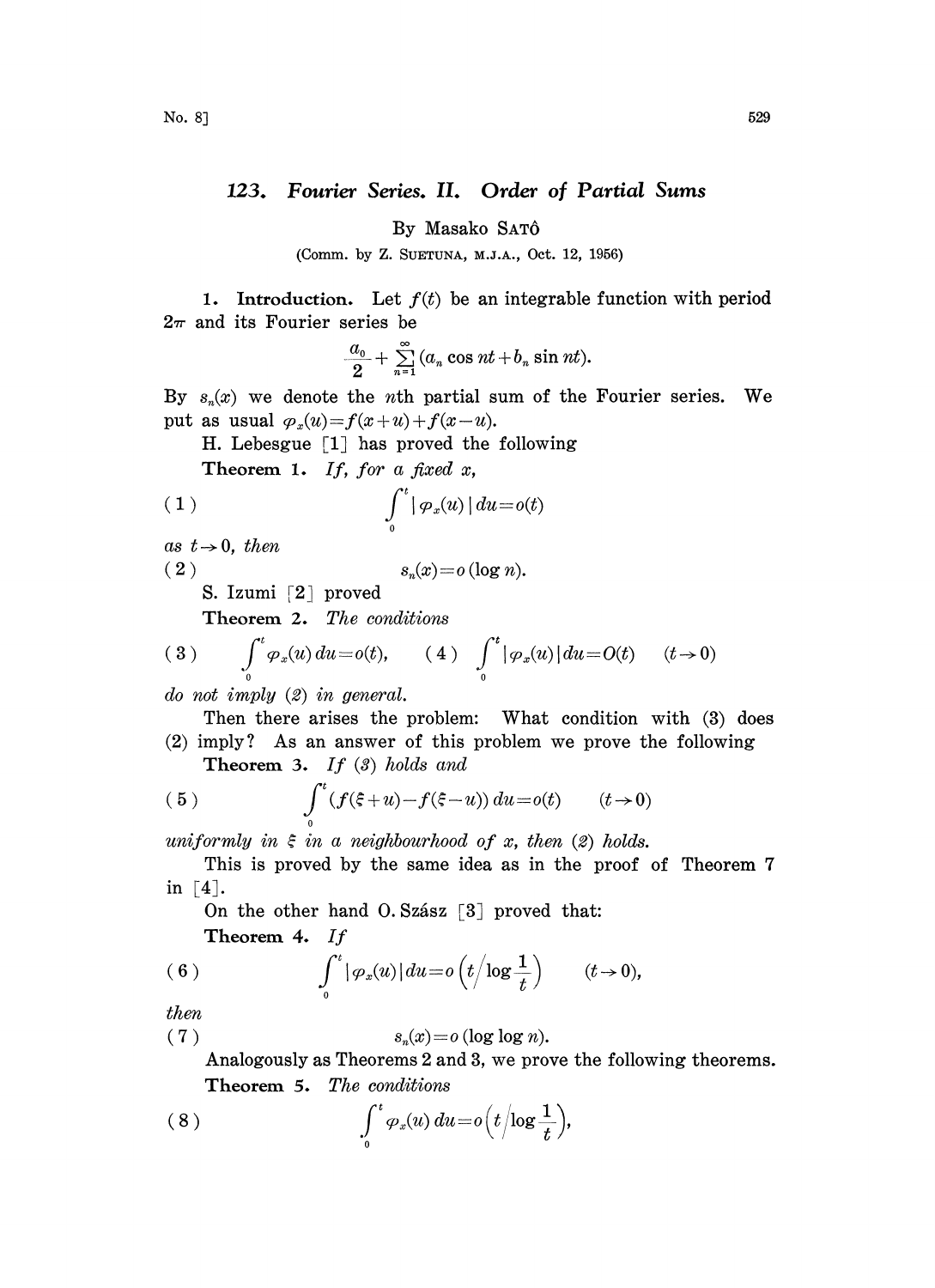M. SATÔ

$$
(9) \qquad \qquad \int_{0}^{t} |\varphi_x(u)| \, du = O\Big(t\Big/\!\!\log\frac{1}{t}\Big)
$$

do not imply  $(7)$  in general.

Theorem 6. If  $(8)$  holds and

(10) 
$$
\int_0^t (f(\xi+u)-f(\xi-u)) du = o\left(t \log \log \frac{1}{t}/\log \frac{1}{t}\right) \qquad (t \to 0)
$$

uniformly in a neighbourhood of  $x$ , then  $(7)$  holds.

This may be proved similarly as Theorem 3, and we omit its proof.

2. Proof of Theorem 3. We have

$$
s_n(x) = \frac{1}{\pi} \int_0^{\pi} \varphi_x(t) \frac{\sin nt}{t} dt + o(1)
$$
  
= 
$$
\frac{1}{\pi} \left[ \int_0^{\pi/n} + \int_{\pi/n}^{\pi} \right] + o(1) = \frac{1}{\pi} \left[ I + J \right] + o(1).
$$

By integration by parts, we get

$$
|\,I\,|\leqq\int\limits_0^{\pi/n}|\,\varPhi_x(t)\,|\bigg|\frac{\sin nt}{t^2}-\frac{n\,\cos\,nt}{t}\,\bigg|dt\!=\!o\Big(n\int\limits_0^{\pi/n}dt\Big)\!=\!o(1),
$$

where  $\varPhi_x(t) = \int_0^t \varphi_x(u) du = o(t)$  as  $t \to 0$ . We now write

$$
J = \int_{\pi/n}^{\pi} \varphi_x(t) \frac{\sin nt}{t} dt = J_1 - J_2 + o(1),
$$

where

$$
J_1 = \sum_{k=1}^{(n-1)/2} \int_0^{\pi/n} \frac{\varphi_x(t+2k\pi/n) - \varphi_x(t+(2k-1)\pi/n)}{t+2k\pi/n} \sin nt \, dt,
$$
  

$$
J_2 = \sum_{k=1}^{(n-1)/2} \int_0^{\pi/n} \varphi_x(t+(2k-1)\pi/n) \Big( \frac{1}{t+2k\pi/n} - \frac{1}{t+(2k-1)\pi/n} \Big) \sin nt \, dt
$$

and further we divide  $J_1$  into two parts as follows:

$$
J_{1} = \int_{0}^{\pi/n} \frac{\varphi_{x}(t+2k\pi/n) - \varphi_{x}(t+(2k-1)\pi/n)}{2k\pi/n} \sin nt \, dt
$$
  

$$
- \int_{0}^{\pi/n} \frac{\varphi_{x}(t+2k\pi/n) - \varphi_{x}(t+(2k-1)\pi/n)}{(t+2k\pi/n)2k\pi/n} t \sin nt \, dt
$$
  

$$
= J_{11} - J_{12}.
$$

We shall first estimate  $J_{11}$ . We have

$$
J_{11} = \sum_{k=1}^{(n-1)/2} \frac{n}{2k\pi} \Bigg[ \int_0^{\pi/n} (f(x+t+2k\pi/n) - f(x+t+(2k-1)\pi/n)) \sin nt \ dt \\ - \int_0^{\pi/n} (f(x-t-2k\pi/n) - f(x-t-(2k-1)\pi/n)) \sin nt \ dt \Bigg]
$$
  
= 
$$
\sum_{k=1}^{(n-1)/2} \frac{n}{2k\pi} [J_{11}^1 + J_{11}^2]
$$

and

[Vol. 32,

530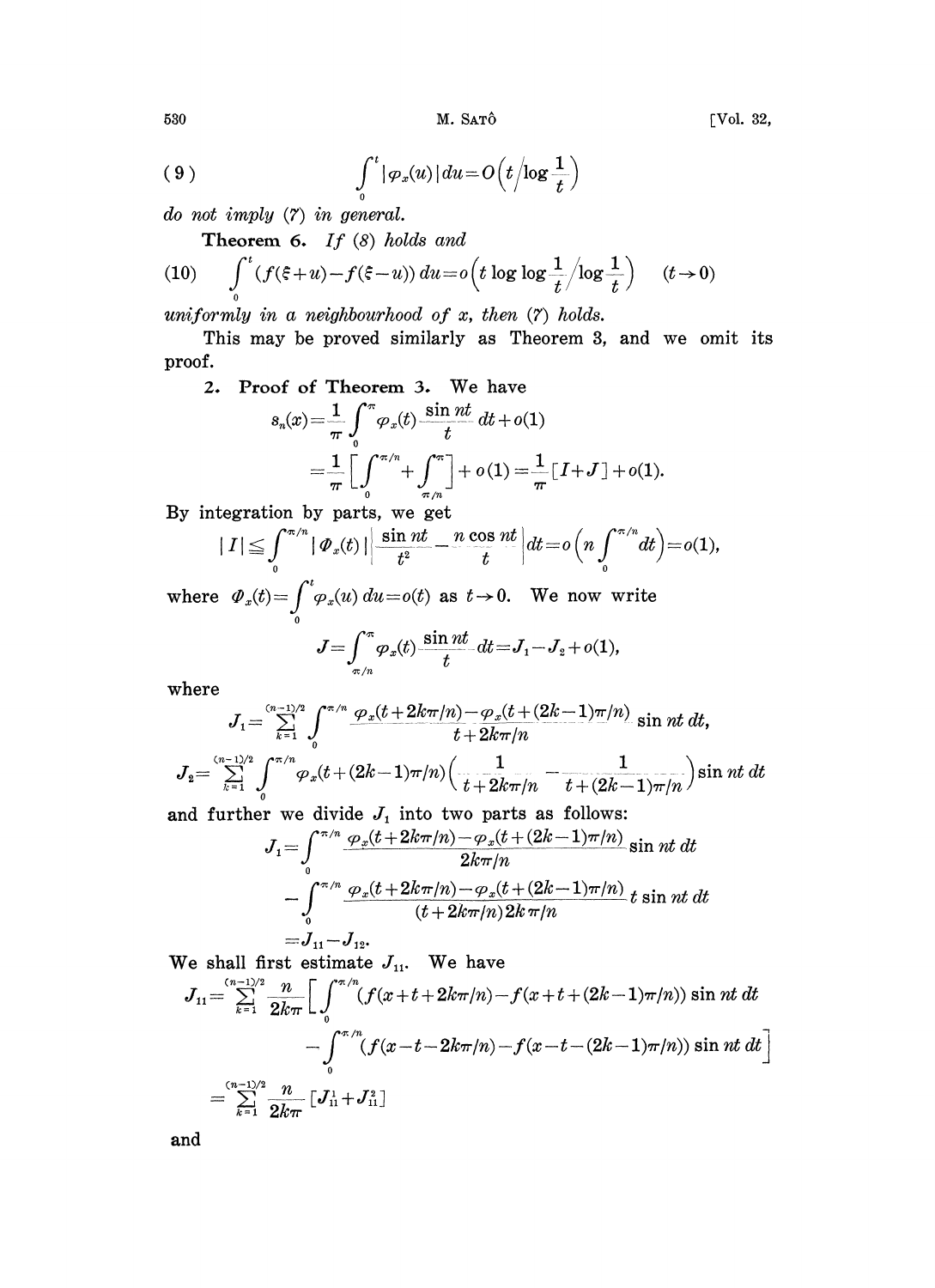No. 8] **Fourier Series. II** 531

$$
J_{11}^{1} = \int_{0}^{\pi/2n} (f(x+2k\pi/n) - f(x+(2k-1)\pi/n-t)) \sin nt \, dt
$$
  
+ 
$$
\int_{0}^{\pi/2n} (f(x+2k\pi/n+(\pi/n-t)) - f(x+(2k-1)\pi/n+(\pi/n-t))) \sin nt \, dt
$$
  
= 
$$
\int_{0}^{\pi/2n} (f(\xi+t) - f(\xi-t)) \sin nt \, dt - \int_{\pi/2n}^{\pi/n} (f(\xi+t) - f(\xi-t)) \sin nt \, dt,
$$

where  $\xi = x + 2k\pi/n$ ,  $\tau = t - \pi/n$ . By integration by parts and by the condition (5)

$$
\int_{0}^{\pi/2n} (f(\xi+t) - f(\xi-t)) \sin nt \, dt = \left[ \sin nt \int_{0}^{t} (f(\xi+u) - f(\xi-u)) \, du \right]_{0}^{\pi/2n}
$$

$$
-n \int_{0}^{\pi/2n} \cos nt \, dt \int_{0}^{t} (f(\xi+u) - f(\xi-u)) \, du
$$

$$
= o(1/n) + o\left(n \int_{0}^{\pi/2n} t \, dt\right) = o(1/n),
$$

and also

$$
\int_0^{\pi/n} (f(\xi+t)-f(\xi-t)) \sin nt \, dt = o(1/n).
$$

Hence  $\sum_{n=0}^{\infty} \frac{n}{2} J_{n}^{1} = o(\log n).$ 

Similarly we also get  $\sum_{k=1}^{\infty} \frac{n}{2k\pi} J_{11}^2 = o(\log n)$ , and thus we have ed that  $J_{11} = o(\log n)$ .

proved that  $J_{11}=o$  (log n).

On the other hand we write

$$
J_{12} = \sum_{k=1}^{(n-1)/2} \frac{n}{2k\pi} \Bigg[ \int_0^{\pi/n} \frac{f(x+t+2k\pi/n) - f(x+t+(2k-1)\pi/n)}{t+2k\pi/n} t \sin nt \, dt + \int_0^{\pi/n} \frac{f(x-t-2k\pi/n) - f(x-t-(2k-1)\pi/n)}{t+2k\pi/n} t \sin nt \, dt \Bigg]
$$
  
=  $\sum_{k=1}^{(n-1)/2} \frac{n}{2k\pi} [J_{12}^1 + J_{12}^2].$ 

Hence by integration by parts and by the condition (5), we have

$$
J_{12}^1 = -\int_0^{\pi/n} F_x(t) \frac{(2k\pi/n)\sin nt + nt^2\cos nt + 2k\pi t\cos nt}{(t + 2k\pi/n)^2} dt
$$

and hence

$$
\sum_{k=1}^{(n-1)/2} \frac{n}{2k\pi} J_{12}^1 = \sum_{k=1}^{(n-1)/2} \left(\frac{n}{k}\right)^3 \int_0^{\pi/n} o\left(\frac{1}{n}\right) (nt^2 + 4tk) \, dt = o(1),
$$

 $\frac{1}{k}$ )  $\int_{0}^{k} o(\frac{1}{n}) (nt^2 + 4tk) dt = o(1),$ <br>  $2k\pi/n$ )  $-f(x + u + (2k-1)\pi/n))du$ <br>  $\Rightarrow \infty$   $(0 \le t \le \pi/n)$ . In the same where  $F_x(t) = \int (f(x + u + 2k\pi/n) - f(x + u + (2k-1)\pi/n))du = o(1/n)$ uniformly for x and k as  $n \to \infty$   $(0 \le t \le \pi/n)$ . In the same way we get  $\sum_{k=1}^{(n-1)/2} \frac{n}{2k\pi} J_{12}^2 = o(1)$ , and we thus have  $J_{12} = o(1)$ .

Finally we shall prove  $J_2 = o(\log n)$ . By Abel's lemma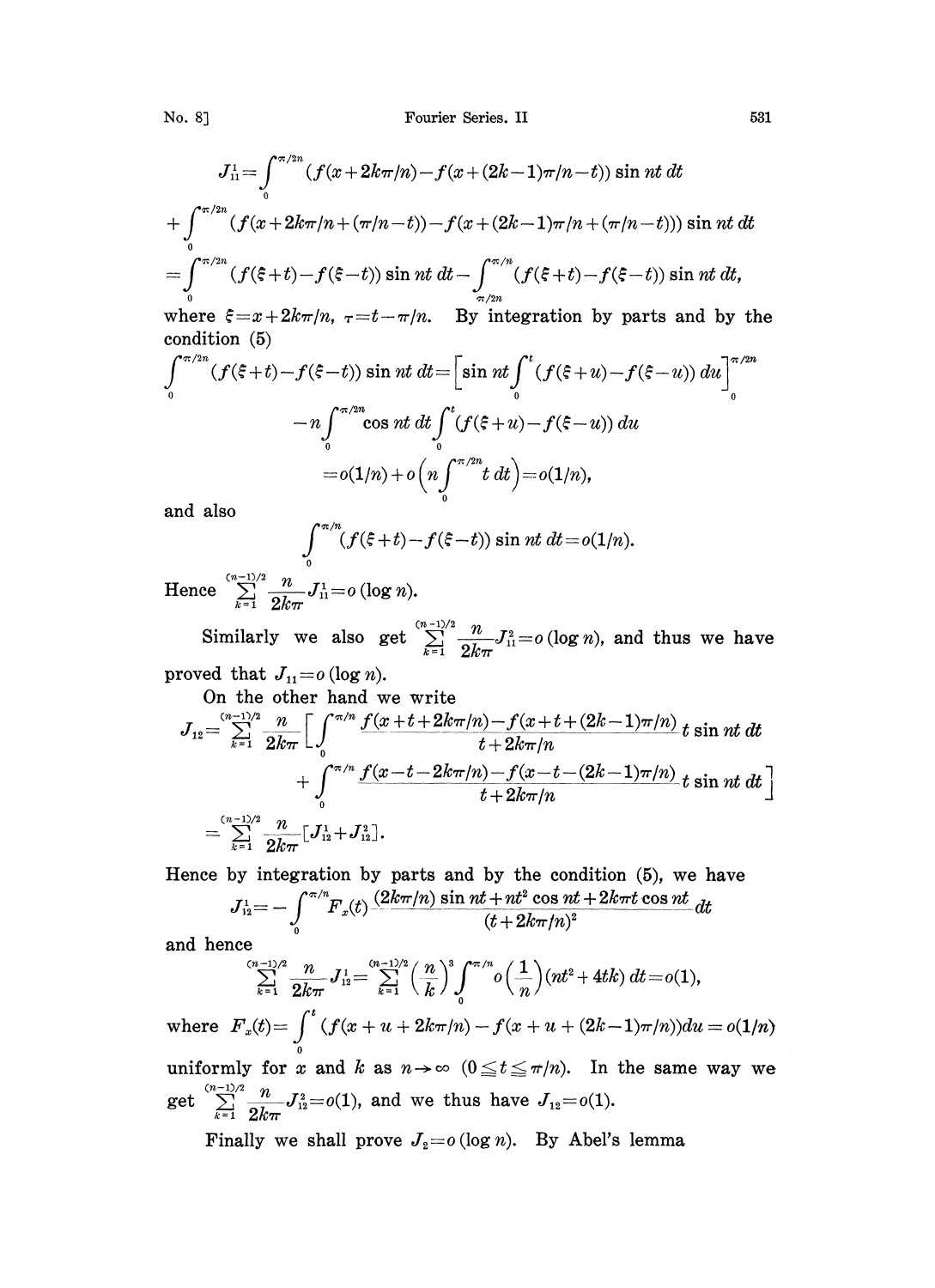$$
J_2 = \sum_{k=1}^{(n-1)/2} \int_0^{\pi/n} \sum_{j=k}^n \left( \frac{1}{t+2j\pi/n} - \frac{1}{t+(2j-1)\pi/n} \right) \\ \cdot \left( \varphi_x (t+(2k-1)\pi/n) - \varphi_x (t+(2k-3)\pi/n) \right) \sin nt \ dt \\ + \int_0^{\pi/n} \sum_{j=1}^n \left( \frac{1}{t+2j\pi/n} - \frac{1}{t+(2j-1)\pi/n} \right) \varphi_x (t+\pi/n) \sin nt \ dt \\ = J_{21} + J_{22},
$$

say. Then by integration by parts  
\n
$$
J_{21} = -\sum_{k=1}^{(n-1)/2} \frac{\pi}{n} \int_{0}^{\pi/n} \sum_{j=k}^{n} \left( \frac{n \cos nt}{(t+2j\pi/n)(t+(2j-1)\pi/n)} - \frac{\sin nt (2t+(4j-1)\pi/n)}{(t+2j\pi/n)^2(t+(2j-1)\pi/n)^2} \right)
$$
\n
$$
\cdot \int_{0}^{t} (\varphi_x(u+(2k-1)\pi/n) - \varphi_x(u+(2k-3)\pi/n)) du,
$$

whence

$$
J_{21} = \sum_{k=1}^{(n-1)/2} \frac{\pi}{n} \int_0^{\pi/n} \sum_{j=k}^n \left( \frac{n^3}{j^2} + \frac{n^3}{j^3} \right) o\left(\frac{1}{n}\right) dt = o(\log n)
$$

by the condition (5). Furthermore, we have also by integration by parts

$$
J_{22} = -\frac{\pi}{n} \int_{0}^{\pi/n} \sum_{j=1}^{n} \left( \frac{n \cos nt}{(t+2j\pi/n)(t+(2j-1)\pi/n)} -\frac{(2t+(4j-1)\pi/n)\sin nt}{(t+2j\pi/n)^2(t+(2j-1)\pi/n)^2} \right) dt \int_{0}^{t} \varphi_x(u+\pi/n) du
$$

and then applying the condition  $(3)$ 

$$
|J_{22}| \leq A \frac{1}{n} \sum_{j=1}^{n} \frac{n^{3}}{j^{2}} \int_{0}^{\pi/n} dt \left| \int_{0}^{t} (f(x+u+\pi/n)+f(x-u-\pi/n)) du \right|
$$
  

$$
\leq A n^{2} \int_{0}^{\pi/n} dt \left| \left[ \int_{0}^{t+\pi/n} - \int_{0}^{\pi/n} - \int_{-\pi/n}^{0} + \int_{-\pi/n-t}^{0} \right] f(x+u) du \right| = o(1)
$$

where  $A$  is an absolute constant. Thus the theorem is proved.

3. Proof of Theorem 5. Let

$$
\mu_1=3
$$
,  $\mu_k=3^{2\mu_{k-1}}$   $(k=2,3,\cdots)$ 

and  $f(t)$  is an even function such that

$$
\begin{array}{ll} f(t) \! = \! \varepsilon^{\! \rm k}_j \!\! \left/ \! \log \frac{\mu_{\rm k}}{2j \pi} \right. & \text { in } \; ((2j \! - \! 1) \pi/\mu_{\rm k} \! < \! t \! < \! 2j \pi/\mu_{\rm k}), \\ \! \! \! \! \! \! \! = \! - \varepsilon^{\! \rm k}_j \!\! \left/ \! \log \frac{\mu_{\rm k}}{2j \pi} \right. & \text { in } \; (2j \pi/\mu_{\rm k} \! < \! t \! < \! (2j \! + \! 1) \pi/\mu_{\rm k}), \end{array}
$$

where  $j=1, 2, \dots$ ,  $((\mu_k/\mu_{k-1})-1)/2$ ,  $k=1, 2, \dots$  and  $0 < \varepsilon_j^k \leq 1$ ,  $\varepsilon_j^k \to 0$  as  $k \to \infty$  for each j. For example, we take

$$
\varepsilon_j^k{=}1/k\ \ (1{\,\leq\,} j{\,\leq\,} k),\quad \varepsilon_j^k{=}1\ \ (j{>}k).
$$

Then, if  $\pi/\mu_k < t < \pi/\mu_{k-1}$ , then there is a j such that  $(2j-1)\pi/\mu_k < t < (2j+1)\pi/\mu_k.$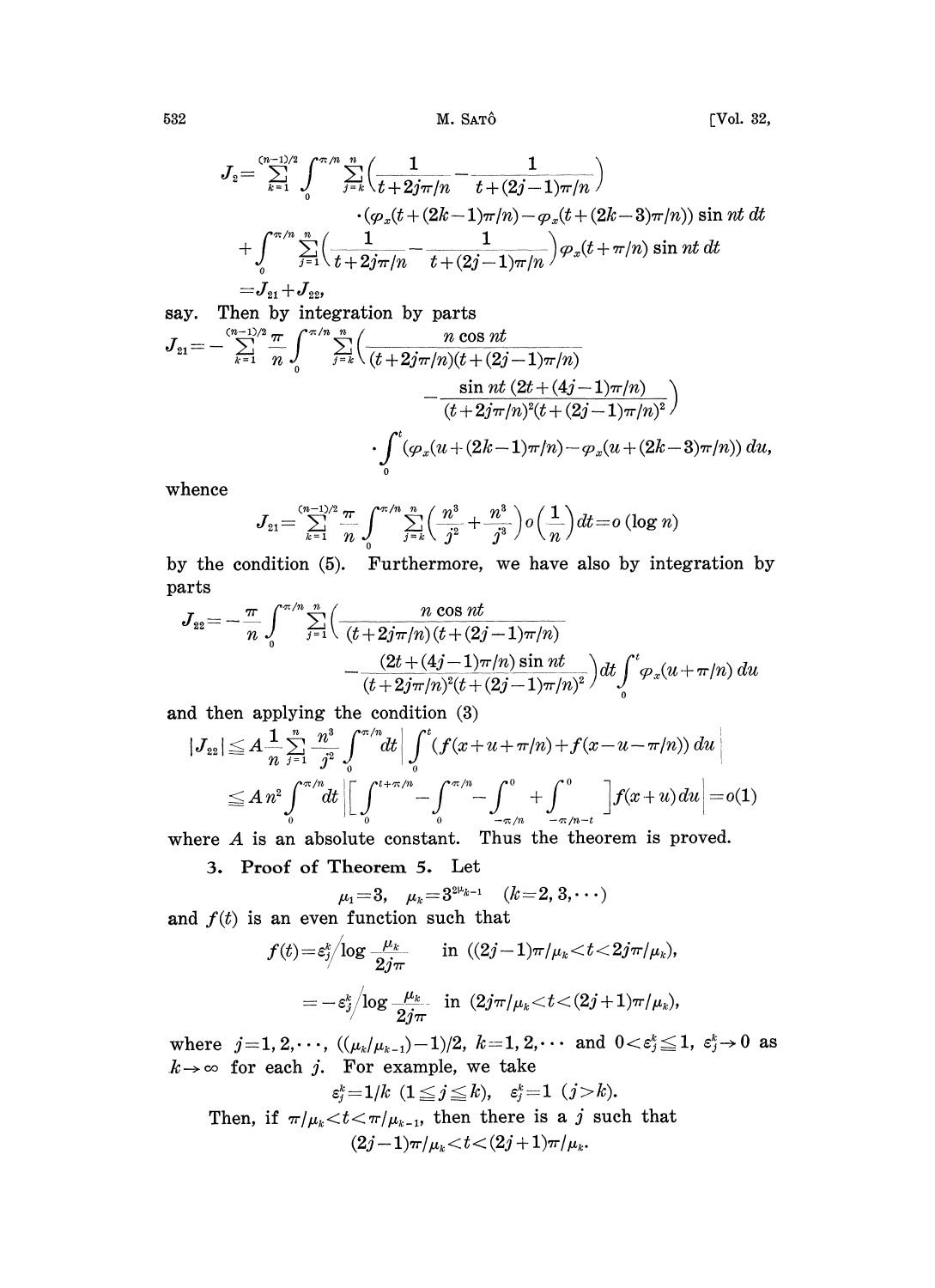For such  $t$ 

$$
\int_0^t f(u) du = \int_{\pi/\mu_k}^t f(u) du + \sum_{l=k}^\infty \int_{\pi/\mu_{l+1}}^{\pi/\mu_l} f(u) du
$$

where

$$
\int_{\pi/\mu_{l+1}}^{\pi/\mu_l} f(u)du = 0
$$

and

$$
\begin{aligned} \left|\int_{\pi/\mu_k}^t f(u) du \right|=& \left|\int_{\frac{(2j-1)\pi}{\mu_k}}^t f(u) du \right| \\ & \leq \frac{\pi}{\mu_k} \frac{\varepsilon_j^k}{\log\left(\mu_k/2j\pi\right)} = \frac{\varepsilon_j^k}{2j} \left(\frac{2j\pi/\mu_k}{\mu_k \log\left(\mu_k/2j\pi\right)}\right) \end{aligned}
$$

Thus we have

$$
\int_0^t f(u) du = o\left(t/\log\frac{1}{t}\right) \qquad (t\to 0).
$$

We have also

$$
\int_0^t |f(u)| du = A \int_0^t \frac{du}{\log(2\pi/u)} \leq At \Big/ \log \frac{2\pi}{t}.
$$

On the other hand

$$
s_n(0) = \frac{2}{\pi} \int_0^{\pi} f(t) \frac{\sin nu}{u} du + o(1).
$$

For  $n = \mu_k$ , we put

$$
s_{\mu_{\theta}}(0) = \frac{2}{\pi} \Big( \int_{0}^{\pi/\mu_{\theta}} + \int_{\pi/\mu_{\theta-1}}^{\pi/\mu_{\theta-1}} + \int_{\pi/\mu_{\theta-1}}^{\pi} \Big) + o(1)
$$
  
= 
$$
\frac{2}{\pi} [I + J + K] + o(1).
$$

We have then

$$
\vert\ I\vert\leqq\int_{0}^{\pi/\mu_{k}}\frac{\mu_{k}}{\log 1/u}du=o(1),\\ J=\int_{\pi/\mu_{k}}^{\pi/\mu_{k-1}}f(u)\frac{\sin\mu_{k}u}{u}du=-\int_{\pi/\mu_{k}}^{\pi/\mu_{k-1}}\vert\,f(u)\,\vert\,\frac{\vert\sin\mu_{k}u\vert}{u}\,du,
$$

and then

$$
|J| \ge A \int_{\pi k/\mu_k}^{\pi/\mu_{k-1}} \frac{du}{u \log(2\pi/u)} \ge A \log \log \mu_k.
$$

Finally

$$
|K| \leq \int_{\pi/\mu_{k-1}}^{\pi} \frac{|f(u)|}{u} du \leq A \log \mu_{k-1} \leq A \log \log \log \mu_k.
$$

Accordingly

$$
|s_{\mu_k}(0)| \geq A \log \log \mu_k,
$$

i.e.  $s_n(0) \neq o(\log \log n)$  for infinitely many *n*. Thus the theorem is proved.

No. 8]